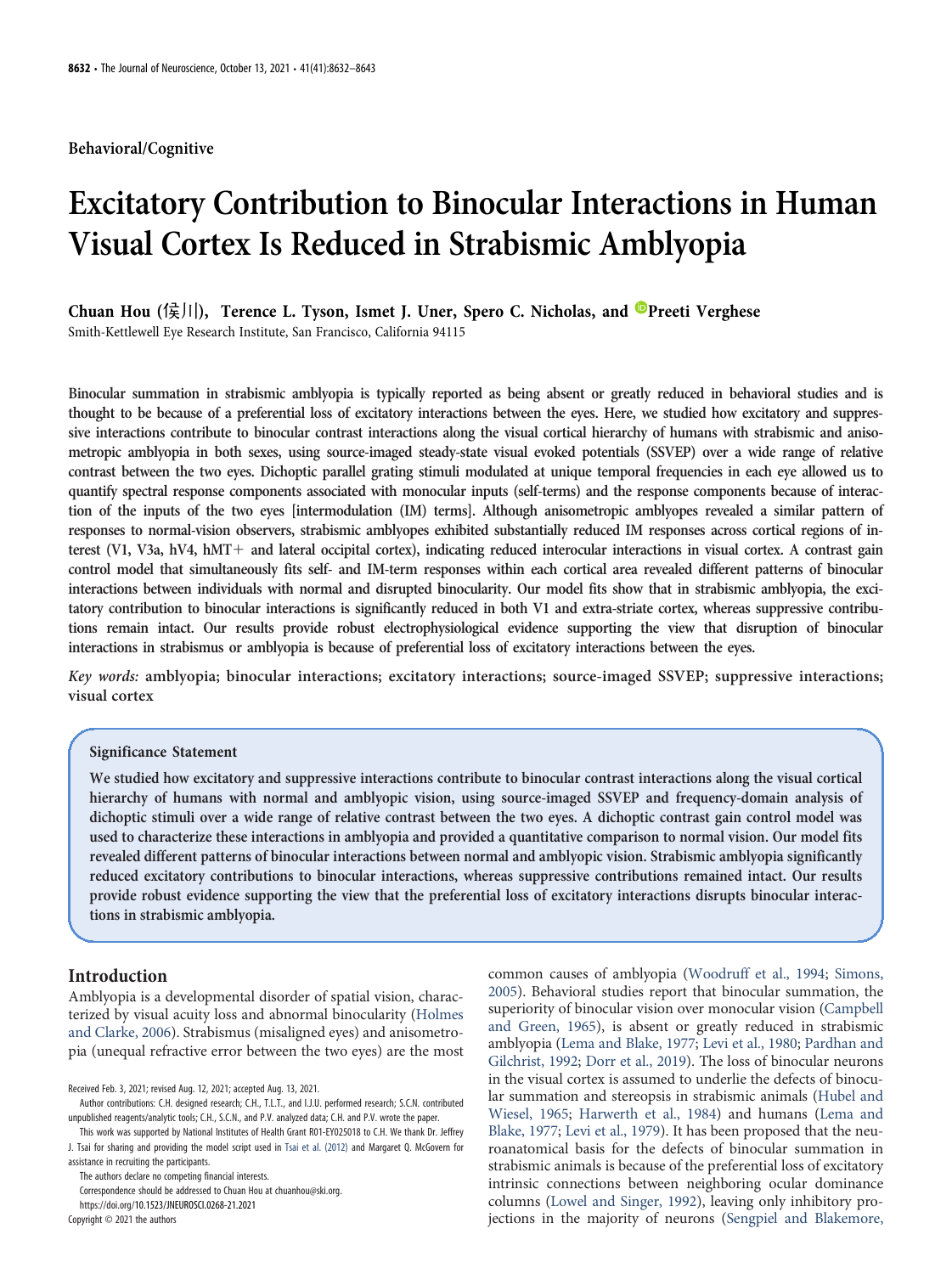[1996\)](#page-11-12). This is consistent with behavioral studies that reported an absence of binocular summation [\(Levi et al., 1979\)](#page-11-10) but with normal dichoptic masking in human strabismus and/or amblyopia [\(Huang et al., 2011](#page-11-14); [Levi et al., 1979](#page-11-10)). An MEG source-imaging study [\(Chadnova et al., 2017](#page-11-15)) also reported an equal dichoptic masking effect in V1 between the two eyes in human strabismic amblyopia, supporting intact suppressive interactions in amblyopia between the two eyes.

However, there is an ongoing debate about the lack of binocular summation in strabismic amblyopia in a number of psychophysical studies ([Baker et al., 2007,](#page-10-0) [2008;](#page-10-1) [Mansouri et](#page-11-16) [al., 2008](#page-11-16)). [Baker et al. \(2007\)](#page-10-0) showed intact binocular summation in human strabismic amblyopia after they increased stimulus contrast to the amblyopic eye, indicating that strabismic amblyopia has latent binocular function that is normally hidden because of suppressive interactions from the fellow eye under normal viewing conditions (equal contrast in the two eyes). Importantly, [Baker et al. \(2007\)](#page-10-0) suggest an alternative explanation for the absence of binocular summation in strabismus and/or amblyopia reported in earlier studies when equal contrast was presented to the two eyes [\(Lema](#page-11-4) [and Blake, 1977;](#page-11-4) [Levi et al., 1980;](#page-11-5) [Pardhan and Gilchrist,](#page-11-6) [1992](#page-11-6); [Dorr et al., 2019\)](#page-11-7). [Baker et al. \(2007\)](#page-10-0) specifically suggest that boosting the signal to the amblyopic eye (by increasing the contrast in the amblyopic eye) can lead to normal levels of binocular summation ([Hess et al., 2014\)](#page-11-17).

Therefore, in this study, we set out to answer the following questions: (1) whether there are latent binocular interactions in visual cortex in human strabismus and/or amblyopia and (2) how excitatory and suppressive interactions contribute to binocular contrast interactions along the visual cortical hierarchy in human strabismus and/or amblyopia. To address these questions, we used source-imaged steady-state visual evoked potentials (SSVEP) and frequency-domain analysis of dichoptic stimuli over a wide range of relative contrasts between the two eyes. This allowed us to quantify spectral response components associated with monocular inputs (self-terms) and the response components because of interaction of the inputs of the two eyes [intermodulation (IM) terms]. Self-term responses reveal the responses to the input of each eye, and IM-term responses are a direct measure of interocular interactions in visual cortex ([Brown et al., 1999](#page-11-18)). We used a contrast gain control model ([Tsai et al., 2012\)](#page-11-13) to study how excitatory and suppressive interactions contribute to binocular contrast interaction along the visual cortical hierarchy in humans with normal and disrupted binocular vision.

# Materials and Methods

Participants. A total of 42 adults between 21 and 68 years old (mean  $\pm$  SD, 42.69  $\pm$  14.33) of both sexes (17 males) participated in this study. Twenty-seven participants with unilateral amblyopia had visual acuity (VA) equal or worse than 20/25 [0.1 logarithm of the minimum angle of resolution (logMAR)] in the amblyopic eye, and VA equal or better than 20/20 (0 logMAR) in the fellow eye, measured with a Bailey–Lovie LogMAR chart at 6 m distance with the best optical correction. The study included 15 individuals with 20/20 or better VA in each eye (Controls), who also participated in a previous study of normal binocular interactions ([Hou et al.,](#page-11-19) [2020](#page-11-19)). There was no significant difference ( $p = 0.7855$ ) in age between Controls (mean  $\pm$  SD, 43.53  $\pm$  15.19) and amblyopic participants (mean  $\pm$  SD, 42.2  $\pm$  14.11). All participants were recruited from the San Francisco Bay Area with a research advertisement and were refracted under noncycloplegic conditions by C. H., a pediatric ophthalmologist, before the experiments. Amblyopic participants were classified into the following subgroups. Anisometropic amblyopia (hereafter referred to as Aniso;  $n = 10$ ) was defined as unequal refractive error between the two eyes of at least 1 diopter in any meridian and with no constant ocular deviation or history of strabismus surgery. Strabismic amblyopia (hereafter referred to as Strab;  $n = 17$ ) was defined as a constant ocular deviation or a history of prior strabismus surgery with or without anisometropia. There was no significant difference ( $p = 0.8799$ ) in logMAR VA in the amblyopic eye between the Aniso (mean  $\pm$  SD, 0.46  $\pm$  0.17) and the Strab (mean  $\pm$  SD, 0.47  $\pm$  0.19) groups. Depending on whether fusion was present with nonius alignment under a mirror stereoscope or an amblyoscope, Strabs were classified into Strab-withfusion ( $n = 10$ ) and Strab-without-fusion ( $n = 7$ ) subgroups. Clinical details of the amblyopic participants are provided in [Table 1](#page-2-0). Stereoacuity was measured with random dot Stereo Butterfly card (Stereo Optical) at near distance (40 cm) with the best optical correction. Controls had stereoacuity of at least 40 arcsec. Anisos had measurable stereoacuity, whereas most Strabs had nonmeasurable stereoacuity, as seen in [Table 1.](#page-2-0) The dominant and nondominant eye in Controls was determined using the hole-in-the card test. Participants who had congenital cataract, eccentric fixation (measured by a direct ophthalmoscope), and nystagmus or latent nystagmus (nystagmus that appears when covering one eye) were excluded from the study. The research protocol conformed to the tenets of the Declaration of Helsinki and was approved by the Institutional Review Board of the Smith-Kettlewell Eye Research Institute. Written informed consent was obtained before the experiments.

Stimuli. [Figure 1](#page-3-0) illustrates the stimuli and experimental design. A pair of parallel sinusoidal gratings of spatial frequency 2 cycle/ degree was presented on two matched Sony Trinitron monitors (model #110GS) viewed through cross-polarized filters (goggles) at a viewing distance of 100 cm. The dichoptic setting used two monitors placed at right angles with a beam splitter that combined the outputs of the two monitors. The left-eye and right-eye monitor outputs were passed through horizontal and vertical polarizing filters, respectively, before they reached a beam splitter. The observer viewed the display with passive polarizing glasses that ensured that each eye received the images presented on only one of the monitors (there was no crosstalk between the monitor signals, as measured with a Minolta CS-100 Chroma Meter). The screen had a resolution of  $1024 \times 768$  pixels with a refresh rate of 85 Hz and a mean luminance at 46.2  $\rm{cd/m^2}$ . The gratings were contrast reversed at 6.07 Hz in the amblyopic/nondominant eye and at 8.5 Hz in the fellow/ dominant eye of amblyopic/Control participants, as shown in [Figure 1](#page-3-0)A. The contrast of the gratings in the amblyopic/nondominant eye (target contrast) was swept from 1.7 to 40% within a 10 s trial, and the mask contrast in the fellow/dominant eye was fixed at 20%. Specifically, the target contrast was swept over 10 logarithmic steps within 8.24 s duration, which included 10 sample epochs along with 2 additional epochs (one before and one after the sweep series) and yielded a 9.88 s trial with the frequency resolution at 1.21 Hz. Stimulus frequencies were chosen so that there were integer numbers of cycles in each epoch, and the harmonics of the two frequencies would be precisely represented in the spectrum. In this case, the frequencies 6.07 Hz and 8.5 Hz are five and seven times the resolution of 1.21 Hz, respectively. For demonstration purposes, in [Figure](#page-3-0) [1](#page-3-0)B, the spectrum was from the experiment where the contrasts in both eyes were fixed and was calculated over an interval twice as long as the discrete level epochs in the sweep experiment, thus half the frequency step, with 0.607 Hz between adjacent frequencies. The associated Fourier spectrum from the SSVEP responses was dominated by self-terms at the second harmonic response to the target frequency (F: 2F1 at 12.14 Hz) and to the mask frequency (2F2 at 17 Hz), and also IM terms, which are the sum and difference of the monocular frequency inputs  $(F1 + F2$  at 14.57 Hz, F1-F2 at 2.43 Hz), as shown in [Figure 1](#page-3-0)B.

EEG data acquisition and source localization. We used 128-channel HydroCell Sensor Nets and the Net Station 300 acquisition system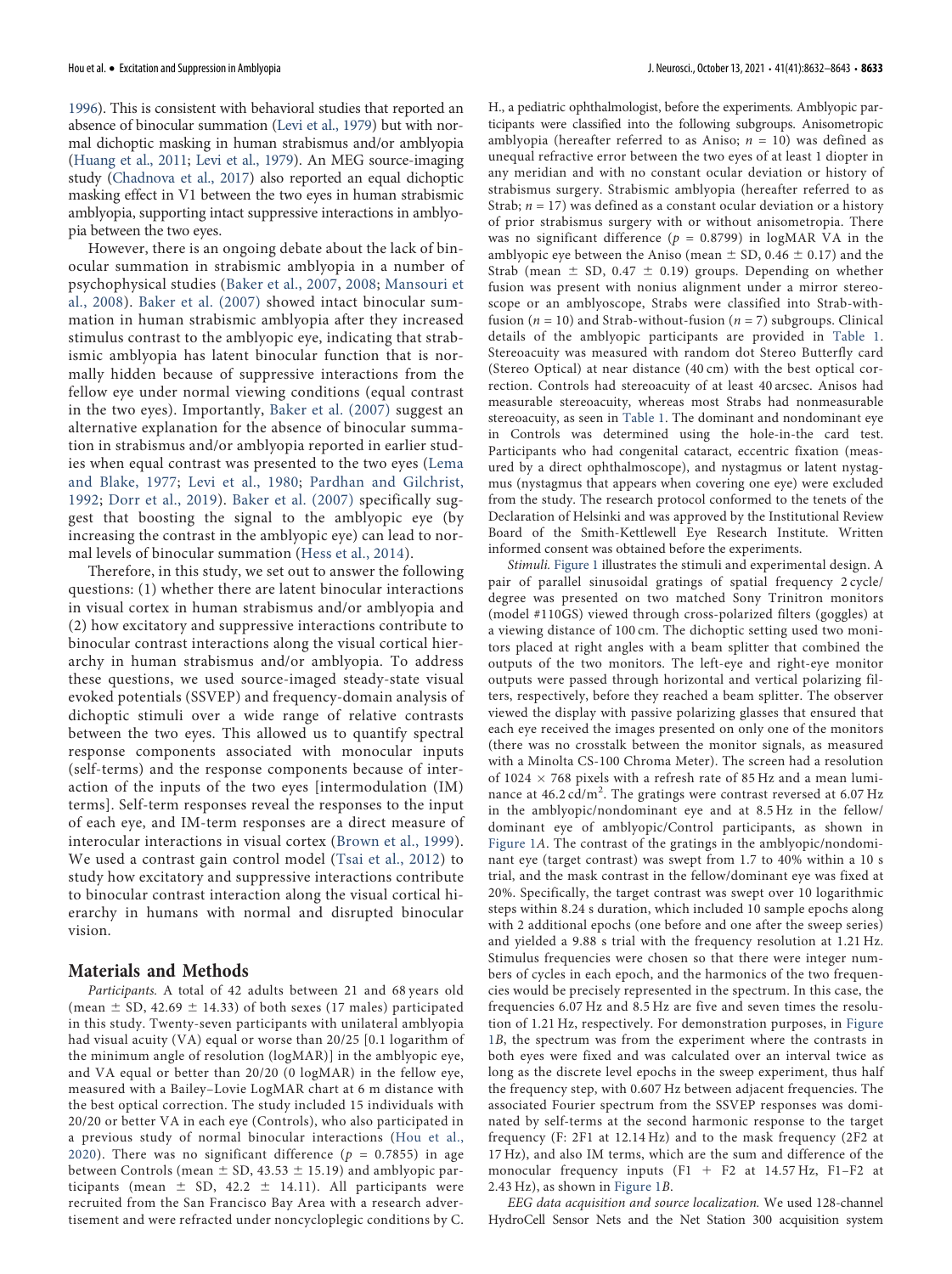# Table 1. Clinical details of participants with amblyopia

| Participant<br>ID | Age | Gender | <b>Diagnosis</b> | Visual acuity (logMAR) |               |              |                    |        |                    |
|-------------------|-----|--------|------------------|------------------------|---------------|--------------|--------------------|--------|--------------------|
|                   |     |        |                  | Fellow eye             | Amblyopic eye | Stereoacuity | <b>Deviation</b>   | Fusion | History            |
|                   | 49  | f      | Α                | $-0.2$                 | 0.498         | 800"         | ortho              | yes    | patching done      |
| 2                 | 21  | m      | А                | $-0.097$               | 0.341         | 200"         | ortho              | yes    | patching done      |
| 3                 | 52  | f      | А                | $-0.04$                | 0.518         | 200"         | ortho              | yes    | patching done      |
| 4                 | 48  | f      | А                | 0                      | 0.301         | 70"          | ortho              | yes    | patching done      |
| 5                 | 50  | m      | А                | 0                      | 0.7           | 800"         | ortho              | yes    | patching done      |
| 6                 | 50  |        | А                | $\mathbf{0}$           | 0.739         | 200"         | ortho              | yes    | patching done      |
|                   | 26  | f      | А                | $-0.04$                | 0.518         | 400"         | ortho              | yes    | no patching        |
| 8                 | 24  | m      | А                | $-0.02$                | 0.224         | 70"          | ortho              | yes    | no patching        |
| 9                 | 32  | f      | А                | $-0.04$                | 0.498         | 70"          | ortho              | yes    | no patching        |
| 10                | 21  | f      | А                | $-0.097$               | 0.301         | 100"         | ortho              | yes    | patching done      |
| 11                | 27  | m      | S & A            | $-0.097$               | 0.602         | n/a          | ET 16              | yes    | no patching        |
| 12                | 61  | m      | S & A            | 0                      | 0.756         | 2000"        | XT 4, R/L 20, DVD  | yes    | patching done      |
| 13                | 48  |        | S & A            | $-0.097$               | 0.498         | n/a          | XT 10              | yes    | surgery & patching |
| 14                | 42  | f      | S & A            | $-0.077$               | 0.224         | n/a          | $L/R$ 15           | yes    | no patching        |
| 15                | 36  |        | S & A            | $-0.097$               | 0.538         | n/a          | ET <sub>4</sub>    | yes    | surgery & patching |
| 16                | 54  | f      | S                | $-0.077$               | 0.224         | 1500"        | ET 16, R/L 6       | yes    | surgery & patching |
| 17                | 53  | m      | ς                | $-0.04$                | 0.341         | n/a          | ET 20, R/L 4       | yes    | no patching        |
| 18                | 34  | f      | S & A            | $\mathbf{0}$           | 0.377         | n/a          | XT 30, L/R12       | yes    | surgery & patching |
| 19                | 67  | f      | S & A            | $-0.02$                | 0.518         | 2000"        | XT <sub>8</sub>    | yes    | surgery & patching |
| 20                | 34  | f      | S & A            | 0                      | 0.518         | n/a          | XT <sub>8</sub>    | yes    | surgery & patching |
| 21                | 52  | f      | S & A            | $\Omega$               | 0.756         | n/a          | XT 20              | No     | no patching        |
| 22                | 53  | f      | S & A            | $-0.137$               | 0.518         | n/a          | XT 2, L/R 17       | No     | surgery & patching |
| 23                | 28  | f      | S & A            | $-0.097$               | 0.498         | n/a          | XT 10, R/L12       | No     | no patching        |
| 24                | 65  | f      | S & A            | $\mathbf{0}$           | 0.301         | n/a          | ET 16, R/L 8       | No     | surgery & patching |
| 25                | 29  | m      | ς                | $-0.097$               | 0.341         | n/a          | XT 12, R/L 4       | No     | patching done      |
| 26                | 58  | m      | S & A            | $-0.04$                | 0.836         | n/a          | XT 14, L/R 14, DVD | No     | surgery & patching |
| 27                | 26  | f      | S & A            | $-0.097$               | 0.224         | n/a          | <b>XT 25</b>       | No     | no patching        |

<span id="page-2-0"></span>Deviation at near distance (33 cm) with the best optical correction is shown in prism diopters. A, Anisometropic amblyopia; S, strabismic amblyopia; S & A, mixed strabismus and anisometropia; DVD, Disassociated vertical deviation; XT, exotropia, ET, esotropia; L/R, left-eye hypertropia; R/L, right-eye hypertropia. n/a indicates that stereoacuity was not measurable with random dot Stereo Butterfly card.

(Magstim EGI) to collect EEG data from each participant with a bandpass filter from 0.1 to 50 Hz and digitized at 500 Hz. Each trial had a duration of  $\sim$ 10 s that was divided into 12 epochs (10 core + 1 prelude + 1 postlude), and with intervals of  $3 \pm 0.5$  s (mean  $\pm$  SD) between each trial. The prelude and postlude epochs were discarded for data analysis to eliminate stimulus onset/offset transients. A total of 20 trials was acquired from each participant at the best optical correction, and 5 min breaks were taken after every five trials. Participants were required to align the nonius line in each eye and instructed to fixate on a central marker and avoid blinking during stimulus presentation. The dichoptic setting itself allowed  $\sim$ 10° of adjustment of the visual angle horizontally to align the nonius lines. For Strab participants who had fusion, prisms were used if their eye deviation was beyond 10° horizontally and/or if they had vertical deviation. For the Strab participants who had no fusion, the prisms were used to adjust the nonius lines to the point that fusion was broken. After the EEG recording, three fiducials (nasion, right and left preauricular) and the 3D locations of 128 sensors were recorded for each participant at the end of the EEG session, using a FASTRAK radio frequency 3D digitizer (Polhemus). These 3D sensor location data were used to coregister to participants' T1-weighted anatomic magnetic resonance (MR) scans, in which a three-shell boundary element model of the skull and scalp was computed. A custom software package with postprocessed EEG signals and artifact rejection (eye movements and blinks) designed by the Norcia research group ([Ales](#page-10-2) [et al., 2013\)](#page-10-2) was used for off-line EEG data processing and analysis.

The details of EEG source localization used in this study have been described previously ([Appelbaum et al., 2006](#page-10-3); [Cottereau et](#page-11-20) [al., 2011](#page-11-20); [Hou et al., 2016,](#page-11-21) [2017,](#page-11-22) [2020](#page-11-19)). In brief, each of the participants had structural and fMRI scans in a separate session to define cortical areas. MRI data were acquired on a 3T Siemens Prisma Fit scanner. Structural MRI scans covered the whole head at 0.8 mm<sup>3</sup> cubic voxel resolution and segmented using FreeSurfer (Martinos Center for Biomedical Imaging; [https://surfer.nmr.mgh.harvard.](https://surfer.nmr.mgh.harvard.edu/fswiki/FreeSurferMethodsCitation) [edu/fswiki/FreeSurferMethodsCitation\)](https://surfer.nmr.mgh.harvard.edu/fswiki/FreeSurferMethodsCitation). Functional MRI had a

resolution of 1.6 mm<sup>3</sup> cubic voxels with a repetition time of 1.5 s. Functional MRI data were corrected for motion artifacts using the FSL software library (FMRIB, Oxford, UK). The regions of interest (ROIs) corresponding to visual areas V1, V2v, V2d, V3v, V3d, V3a, and hV4 were defined by a procedure based on retinotopic mapping using fMRI [\(Engel et al., 1997](#page-11-23)), with rotating wedge and expanding ring stimuli created with Vistadisp software (VISTA Lab). Area  $hMT+$  was identified using low-contrast motion stimuli ([Huk and Heeger, 2002\)](#page-11-24). The lateral occipital cortex (LOC) was defined using an fMRI localizer scan with stimuli from [Kourtzi](#page-11-25) [and Kanwisher \(2000\)](#page-11-25). All fMRI stimuli were presented in a block design with a 24 s cycle and viewed through a mirror on an LCD display behind the bore, providing a 12.6 degree diameter field of view. ROIs were defined using the mrVista MATLAB toolbox (VISTA Lab). Cortical source models were created with the MNE software package ([Gramfort et al., 2014\)](#page-11-26). [Figure 1](#page-3-0)C shows a sample MRI scan from one participant to define the ROIs (V1, V3a, hV4, hMT+, and LOC) in visual cortex that were used to localize the sources of EEG scalp potentials. An L2 minimum norm inverse with sources constrained to the location and orientation of the cortical surface ([Hämäläinen et al., 1993\)](#page-11-27) was computed for EEG source localization.

ROI-based analysis. Because V1 is the first neural locus where the visual inputs from the two eyes are combined, we specifically examined responses in V1. The responses in extra-striate cortex, including V3a, hV4, hMT+, and LOC were also examined. We excluded the areas V2 and V3 because of the potential for cross-talk from other areas ([Cottereau et al., 2011](#page-11-20)). The raw EEG recordings for each trial were divided into 10 sequential core epochs that corresponded to the swept contrast values so that we could measure contrast response functions. A recursive least-squares adaptive filter [\(Tang and Norcia, 1995](#page-11-28)) was used for each epoch to generate a series of complex-valued spectral coefficients representing the amplitude and phase of harmonic responses ([Hou et al., 2007,](#page-11-29) [2017](#page-11-22)). To take into account the different noise levels for each participant ([Vialatte et al., 2010\)](#page-11-30), we computed the signal-to-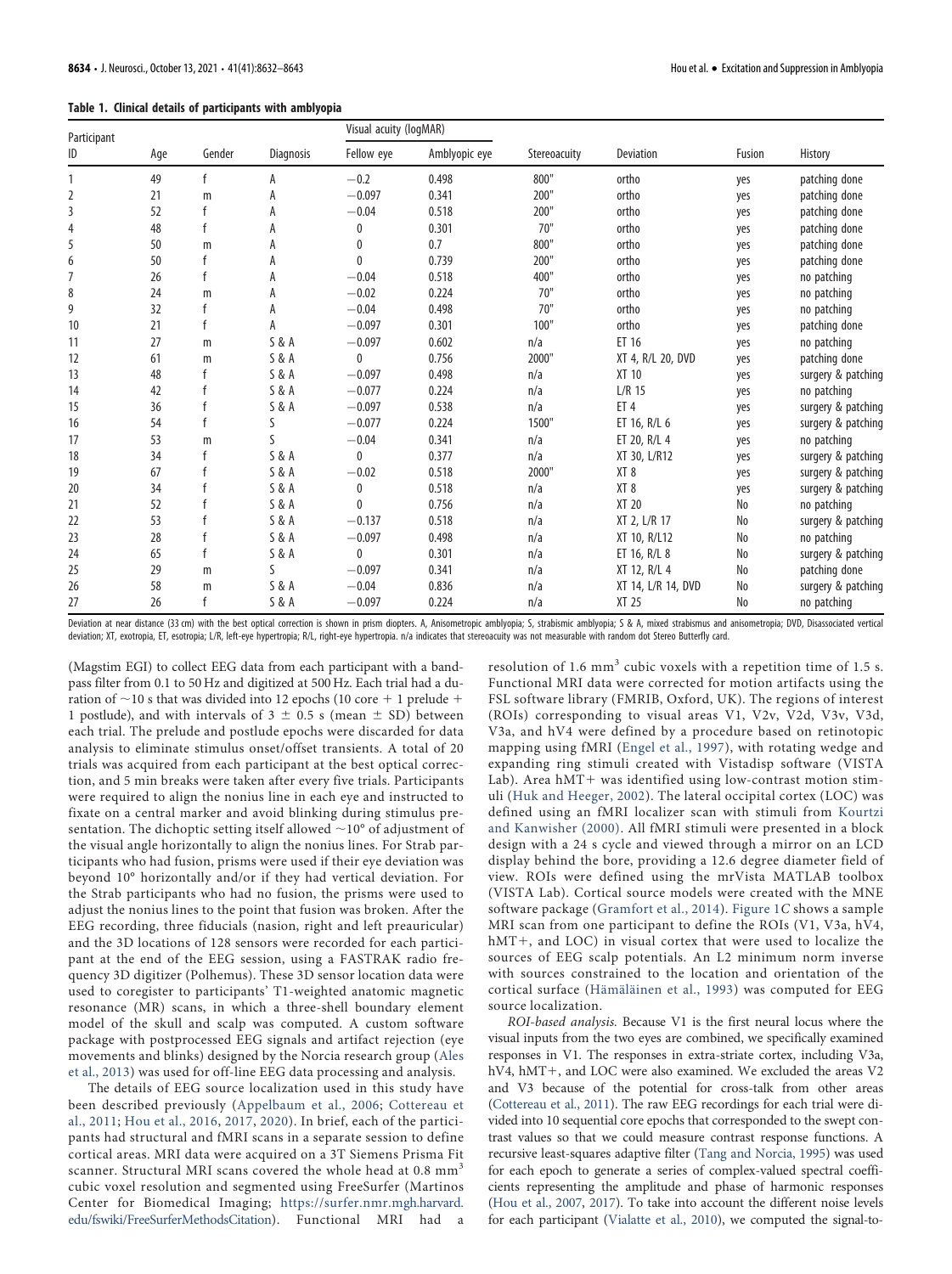

<span id="page-3-0"></span>Figure 1. Illustration of stimuli and experimental design. A, Dichoptic setting for a pair of parallel gratings that were contrast reversed with unique temporal frequency in each eye, viewed through cross-polarized goggles. The target contrast in the amblyopic/nondominant eye was swept from 1.7 to 40% in 10 logarithmic steps within a 10 s interval while the mask contrast in the fellow/dominant eye was fixed at 20%. **B**, Fourier spectrum and dominant response components in V1 from one participant, with both target and mask contrasts set at 20%, for purposes of illustration. C, Illustration of cortical ROIs defined by structural and fMRI from a sample participant.

noise ratio (SNR) for each participant by dividing peak amplitudes by the associated noise. The noise was defined for a given frequency by the average amplitude of the two neighboring frequencies (stimulus frequencies  $\pm$ 1.21 Hz). The SNRs versus contrast response functions were obtained by coherently averaging the spectral coefficients for each epoch across trials for each participant, ROI, and harmonic component. Then, we averaged the SNRs incoherently across the participants in each group. There were no significant differences between left and right hemisphere for IM responses (F1  $+$  F2 at 14.57 Hz) in V1 for both the Control ( $p = 0.586$ ) and amblyopic ( $p = 0.586$ ) = 0.689) groups when collapsing across ROIs; therefore, we averaged the data from both hemispheres for further analysis.

Contrast response modeling. The [Tsai et al. \(2012\)](#page-11-13) model extended a well-established description of the contrast response function—the hyperbolic ratio function ([Naka and Rushton, 1966](#page-11-31); [Albrecht and](#page-10-4) [Hamilton, 1982](#page-10-4))—and included a time varying contrast input that explained the full range of frequency-domain responses in a nondichoptic masking study. As described in [Hou et al. \(2020\)](#page-11-19) and summarized below, we made several modifications to adapt the [Tsai et al. \(2012\)](#page-11-13) model to fit data from our dichoptic masking paradigm in participants with normal binocular vision [\(Hou et al., 2020\)](#page-11-19) as well as participants with disrupted binocular vision (the present study). The modifications from [Tsai et al. \(2012\)](#page-11-13) include the following: (1) The target and mask stimuli were presented to different eyes, (2) a weighting factor for the target contrast input was used to model the relative contributions of the target and the mask contrast in our dichoptic masking study, and (3) an additive baseline parameter was used to account for the SNR floor not

<span id="page-3-1"></span>being  $\sim$  1. Thus, the variant of the [Tsai et al. \(2012\)](#page-11-13) model used in this study is described by the following:

$$
c(x,t) = 2\sin[2\pi f_x x] \{ w_{target} c_{target} \cos[2\pi f_{target} t] + c_{mask} \cos[2\pi f_{mask} t] \}
$$
\n(1)

<span id="page-3-3"></span><span id="page-3-2"></span>
$$
\hat{c}(t) = \left| \frac{c(x, t)}{2\sin[2\pi f_x x]} \right| = |w_{target} c_{target} \cos[2\pi f_{target} t] + c_{mask} \cos[2\pi f_{mask} t]|
$$
\n(2)

$$
u(t) = \frac{[\hat{c}(t)]^p}{[\hat{c}(t)]^q + [w_{target}\sigma]^q}
$$
(3)

$$
R(f) = R_0(f) + R_m |U(f)|.
$$
 (4)

<span id="page-3-4"></span>[Equation 1](#page-3-1) defines the counterphase flicker of a sinusoidal grating over time and space  $c(x, t)$ , where  $c_{target}$  and  $c_{mask}$  are the contrasts of the Target and Mask, respectively,  $f_{target}$  and  $f_{mask}$  are the temporal frequencies [\(Bonin](#page-11-32) [et al., 2006](#page-11-32); [Carandini, 2004;](#page-11-33) [Tsai et al., 2012\)](#page-11-13), and  $w_{target}$  is a weighting factor of target contrast relative to mask. [Equation 2](#page-3-2) is the absolute value of the contrast modulation at each point in space, normalized to its maximal value. [Equation 3](#page-3-3) defines the nonlinearity, where  $\sigma$  is a semisaturation constant representing contrast sensitivity,  $p$  is an exponent of the excitation, and  $q$  is an exponent of divisive suppression [\(Foley, 1994](#page-11-34); [Chen et al., 2001;](#page-11-35) [Xing](#page-11-36) [and Heeger, 2001;](#page-11-36) [Peirce, 2007](#page-11-37)), as described in [Tsai et al. \(2012\).](#page-11-13) [Equation](#page-3-4) [4](#page-3-4) is the function fit to the data, where  $R(f)$  is the SNR at frequency f. The parameter  $R_0$  is a frequency-dependent baseline parameter we added to account for the signal-to-noise floor, and  $R_m$  is the response gain factor. The notation  $|U(f)|$  denotes the amplitude of the Fourier transform of time series  $u(t)$  at frequency f. Parameter values were obtained by nonlinear constrained optimization (MATLAB function fmincon) to minimize the sum of the squared residual error. The coefficient of determination  $(R^2)$ was used to assess goodness of the model fits. The standard deviations and confidence intervals of the fit parameter values were estimated from the distributions of 1000 bootstrap resamplings, drawn randomly from participant data in each group with replacement.

Our model of binocular combination is linear up to the binocular summation stage, followed by divisive normalization and nonlinear exponents. This is different from the [Meese et al. \(2006\)](#page-11-38) model and the [Ding and Levi \(2014\)](#page-11-39) model for binocular combination, which have explicit stages of interocular suppression (normalization) before binocular combination. Our model is equivalent to these models if the nonlinear exponents at the monocular stages are set to 1, allowing a linear combination of the inputs from the two eyes. Thus, our version of the model does not differentiate whether the divisive normalization occurs before or after binocular combination.

Statistical analysis. Brown–Forsythe tests in MATLAB were used to test the homogeneity of variance for each factor (group, ROI) in [Figures](#page-4-0) [2](#page-4-0) and [4.](#page-6-0) The initial analyses were conducted in R using a mixed betweenand within-subjects design ANOVA [\(Figs. 2,](#page-4-0) [4](#page-6-0)). The two-tailed heteroscedastic t tests were conducted in Microsoft Excel to identify the group differences in [Figures 2](#page-4-0) and [4,](#page-6-0) as well as visual acuity and age. Bonferroni correction was used to control the familywise error rate for repeated t tests in each group (Control, Aniso, and Strab) for [Figure 2](#page-4-0)B, in which the significance level was  $0.05/3 = 0.017$ . The group differences of the fit parameter values ([Figs. 6](#page-8-0), [7](#page-8-1), [8](#page-9-0)) were identified by the Wilcoxon rank sum tests in MATLAB and Bonferroni corrected as well. The nested model F tests were conducted in MATLAB.

# Results

# Responses at IM frequency are significantly reduced along the visual cortical hierarchy in strabismic amblyopia

In SSVEP, the presence of IM terms tagged with combinations of the unique temporal frequencies presented to each eye is neural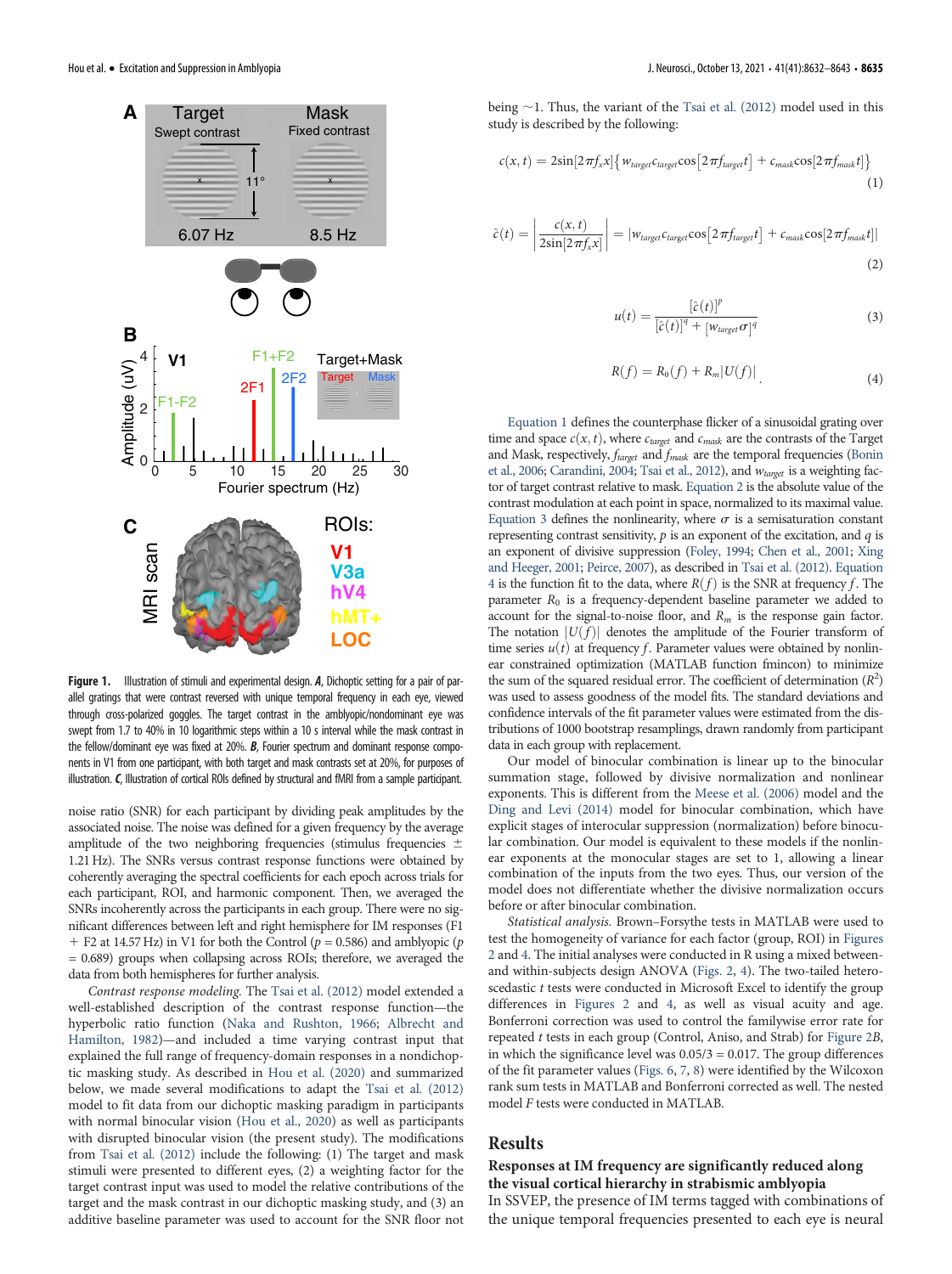

<span id="page-4-0"></span>Figure 2. Profile of IM responses in the visual cortical hierarchy. Error bars indicate SEM. Colors denote groups as described in the legend. A, Mean SNR of IM responses as a function of target contrast in four groups: Controls, Anisos, and Strabs with and without binocular fusion. Across all ROIs, the peak IM responses were near 20% target contrast (vertical dashed lines), where the target contrast matched mask contrast. B, IM responses measured at 20% target contrast in four groups, where both the target and mask contrast were at 20%. Horizontal dashed lines indicate SNR floor of 1. Colored asterisks indicate statistical significance of group comparisons to Controls, and the black asterisk indicates t test against an SNR level of 1; significance levels  $*_p$   $<$  0.017,  $^{**}p$   $<$  0.01, and  $^{***}p$   $<$  0.001. C, IM responses (SNR) at 20% target contrast in V1 (left) and V3a (right) as a function of stereoacuity in individual participants. Fus, Fusion.

Stereoacuity (arcsecond)

 $\circ$ 

 $\circ$ 

1000

2000

3000

evidence for interocular interaction ([Hou et al., 2020](#page-11-19)) as they can result only from the interaction of the inputs of the two eyes [\(Brown et al., 1999\)](#page-11-18). Among the IM components,  $F1 + F2$  at 14.57 Hz was dominant in our study as seen in [Figure 1](#page-3-0)B; therefore, we used this particular IM component as an index of interocular interaction in the visual cortex.

 $\circ$ 

 $\circ$ 

1000

2000

3000

[Figure 2](#page-4-0) plots the group mean of IM SNR as a function of target contrast in various cortical areas. As seen in [Figure 2](#page-4-0), when the target contrast in the amblyopic/nondominant eye was swept from 1.7 to 40%, and the mask contrast in the fellow/dominant eye was fixed at 20%, the IM responses across all ROIs in Controls (blue) was visible at low contrast  $(\sim 2.5\%)$  and continued to increase to a peak, where both target and mask contrasts were matched at 20% and then declined thereafter. Anisos showed a similar pattern to that of Controls, except for V3a, although overall response amplitudes seemed weaker than those in Controls. Strabs, including those with and without fusion (orange and purple, respectively), had diminished IM responses in all ROIs, except for V1 at high-target contrast (above 20%) in the subgroup with fusion. The homogeneity of variances for each of the two factors (group,  $p > 0.05$ ; ROI,  $p > 0.05$ ) was tested and revealed equal variances. An initial between-subject ANOVA with two factors (Group: Control, Aniso, and Strab; ROI: V1, V3a, hV4, and hMT+ and LOC) revealed significance ( $F_{(1,39)}$  = 388.48,  $p < 0.001$ ). To reduce data dimensionality, we combined the Strab subgroups (with and without fusion) into one group and only picked the peak IM responses at 20% target contrast for the initial analysis. The interaction of ROI and group was not significant ( $F_{(8,72)} = 1.50$ ,  $p = 0.174$ ), suggesting that there was no significant difference in groups across ROIs. However, ROIs  $(F_{(4,36)} = 3.19, p = 0.024)$  and groups  $(F_{(2,39)} = 12.18, p < 0.001)$ were significant. The ROI differences were likely driven by the higher responses in V1 than in extra-striate cortex. This phenomenon has been observed in individuals with normal binocular vision [\(Hou et al., 2020](#page-11-19)). We further compared Anisos and Strabs near the peak IM responses (at 20% target contrast level) to Controls with two-tailed heteroscedastic  $t$  tests. Strabs-withfusion had significantly lower SNRs than Controls across all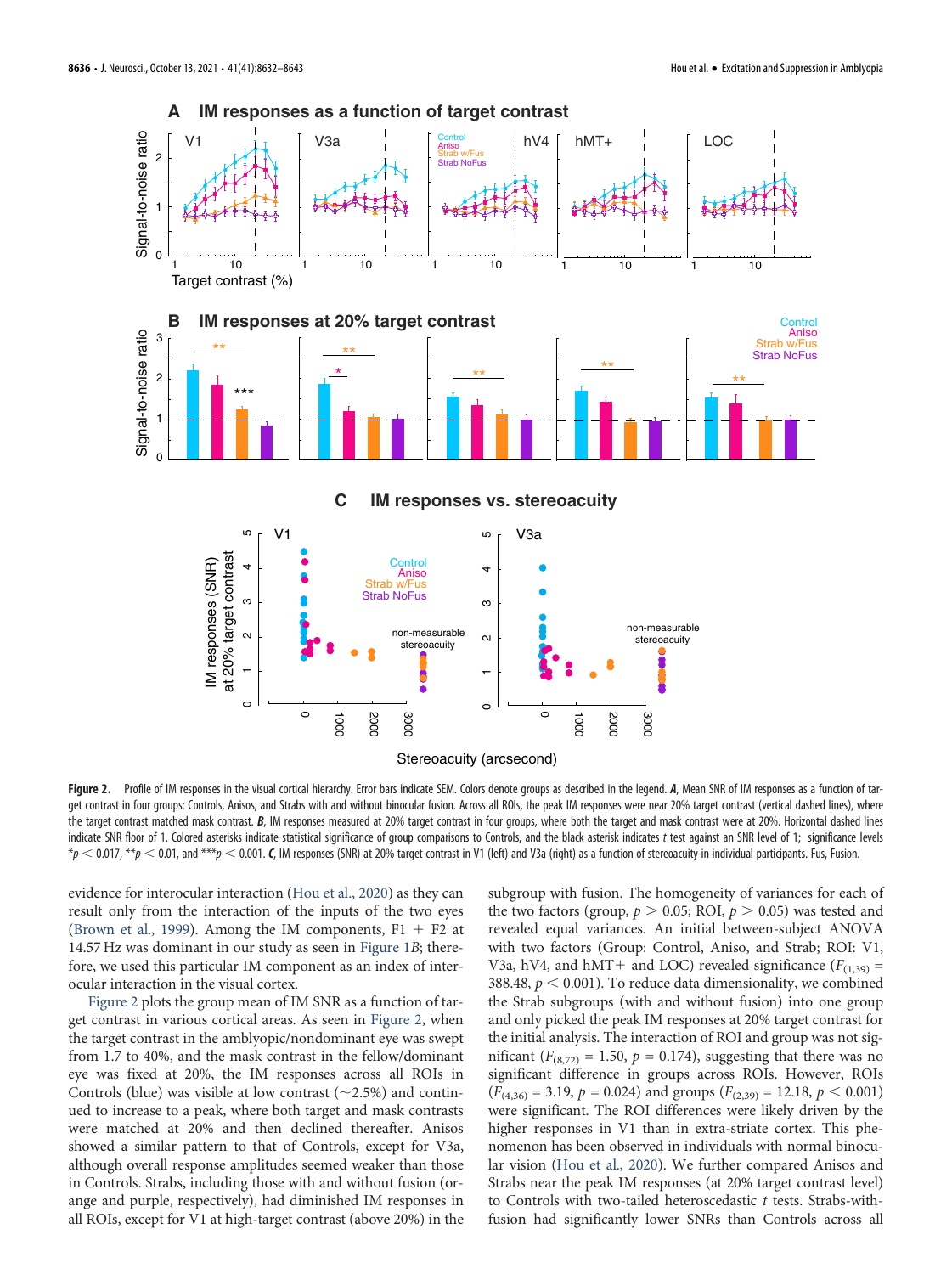

<span id="page-5-0"></span>Figure 3. Mean SNR of IM (top row) and self-term (2F1, bottom row) responses as a function of target contrast in various visual areas. The Aniso group (A), three Anisos with poor stereoacuity (400" $-800$ ") (B), three Strabs with measurable stereoacuity (1500" $-2000$ ") (C), the Strab-with-fusion group (D) and the Strab with no fusion group (E). Colors denote cortical areas. Data for A, D, and E are replotted from [Figures 2](#page-4-0)A and [4](#page-6-0)A. Fus, Fusion.

ROIs ( $p < 0.01$ ), whereas Anisos had significantly lower SNRs than Controls only at V3a ( $p < 0.05$ ). To determine if the IM response is significantly above the SNR floor level in Strabs, we performed a one-sample t test against an SNR of 1 for the peak IM. Responses in the Strab-with-fusion subgroup were significant only at V1 ( $p < 0.05$ ) but not for extra-striate areas, whereas responses for the no-fusion subgroup were not significant in any ROI. This finding indicates that there are latent interocular interactions in the visual cortex when contrast is increased in the amblyopic eye of strabismic amblyopes. However, it appears this happens only for the individuals with binocular fusion, although this latent binocular interaction is still significantly weaker than that in normal binocular vision.

To explore the link between the IM responses and binocularity, we plot IM responses in V1 and V3a as a function of stereoacuity for each participant in [Figure 2](#page-4-0)C. This relation demonstrates that measurable stereoacuity is related to IM responses above the noise floor  $(NR = 1)$ . Most anisometropic amblyopes have residual binocular function (i.e., have residual stereopsis; [Table 1\)](#page-2-0) and show some level of interocular interaction in visual cortex [\(Fig. 2](#page-4-0)C, red), whereas strabismic amblyopes (orange and purple) with worse or nonmeasurable stereoacuity had IM responses near the noise floor. This finding of reduced or absent interocular interaction is consistent with a previous psychophysical report of absence in binocular summation in strabismic amblyopia ([Levi et al., 1979\)](#page-11-10). Furthermore, we also compared IM responses for three Strabs who had measurable stereoacuity  $(1500'' - 2000'')$  to three Anisos who had poor stereoacuity  $(400^{\prime\prime}-800^{\prime\prime})$ , as well as to the full group mean of Anisos and Strabs, as seen in [Figure 3](#page-5-0) (top row). The IM responses of the three Strabs with measurable stereopsis ([Fig. 3](#page-5-0)C) are similar to those of the three Anisos with the poorest stereopsis ([Fig. 3](#page-5-0)B). In particular, there is a tendency for the IM term to decrease with decreasing binocularity ([Fig. 3](#page-5-0)A–E), with a transition from a clear and strong peak IM response to nonexistent IM responses in V1 (red).

Responses at self-term frequencies are significantly reduced along the visual cortical hierarchy in strabismic amblyopia The use of dichoptic parallel grating stimuli in each eye modulated at distinct temporal frequencies allowed us to quantify spectral components associated with the individual stimuli from monocular inputs (responses at self-term frequencies).

#### Target responses from the amblyopic eye (2F1)

[Figure 4](#page-6-0)A plots the mean SNR of the target responses (2F1) from the amblyopic eye as a function of target contrast in various cortical areas, whereas the mask contrast was fixed at 20% in the fellow eye. As seen in [Figure 4](#page-6-0)A, when target contrast was swept from 1.7 to 40%, the responses to the target across all ROIs were evident at  $\sim$ 7 to 10% target contrast and then increased monotonically until it saturated at  $\sim$  28% target contrast in the Control (blue) group. The Aniso group (red) showed a similar pattern to that of the Control group but had weaker responses, especially for V3a. The Strab group with fusion (orange) did not show target responses in any ROI until the target contrast reached 20% and matched the mask contrast level. The Strab group without fusion (purple) barely showed target responses even at a high target contrast level (28%) in areas V3a and  $hMT+$ . Equal variances were revealed for each factor (group,  $p > 0.05$ ; ROI,  $p = 0.05$ , after removing one outlier in Controls,  $p > 0.05$ ). An initial between-subject ANOVA with two factors [Group: Control, Aniso, and Strab (combined subgroups); ROI: V1, V3a, hV4, and hMT+ and LOC] revealed significance ( $F_{(1,39)} = 113.55$ ,  $p <$ 0.001). To reduce data dimensionality, we picked the peak response at 28% target contrast for the initial analysis. The interaction of ROI and group was significant ( $F_{(8,72)} = 1.19$ ,  $p =$ 0.049), suggesting that there is a significant difference in groups at various ROIs. Then, we further compared Aniso and Strab groups at the peak responses to the Control group. The differences between Anisos and Controls did not reach significance in any of the five ROIs after Bonferroni correction. For the combined Strab group, SNR was significantly weaker than that of the Control group in V1 ( $p < 0.01$ ), V3a ( $p < 0.01$ ), and LOC ( $p <$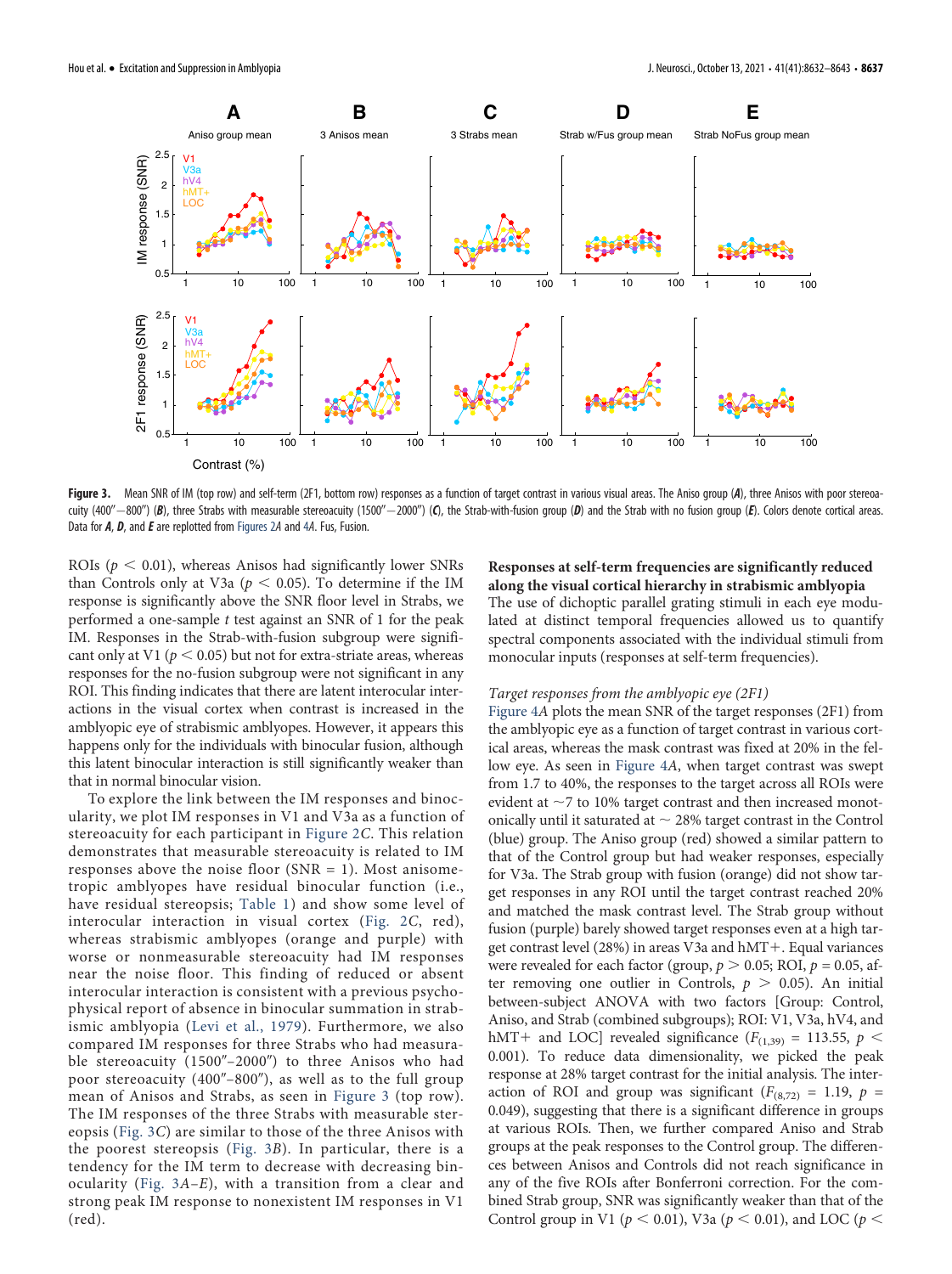

<span id="page-6-0"></span>Figure 4. Mean SNR of self-term responses as a function of target contrast in different visual areas in four groups. Error bars indicate SEM. Colors denote groups. Vertical dashed lines indicate matched target and mask contrasts at 20%. A, SNR to target stimuli that were swept from 1.7 to 40% of contrast in the amblyopic/nondominant eye. B, SNR to mask stimuli that were fixed at 20% of contrast in the fellow/dominant eye. Fus, Fusion.

0.001) after Bonferroni correction, but the differences did not reach significance in  $hV4$  and  $hMT+$  after Bonferroni correction.

Furthermore, we also compared target responses from the amblyopic eye (2F1) for three Strabs who had measurable stereoacuity  $(1500'' - 2000'')$  to three Anisos who had poor stereoacuity  $(400^{\prime\prime}-800^{\prime\prime})$ , as well as to the full group mean of Anisos and Strabs, as seen in [Figure 3](#page-5-0) (bottom row). There is a tendency for the 2F1 responses to decrease with decreasing binocularity [\(Fig.](#page-5-0) [3](#page-5-0)A–E), with a transition from a clear and strong response to weak or nonexistent responses in V1 (red).

#### Mask responses from the fellow eye (2F2)

[Figure 4](#page-6-0)B plots the mean SNR of the mask responses from the fellow/dominant eye at 20% fixed contrast as a function of target contrast in various cortical areas, whereas the target contrast was swept from 1.7 to 40% in the amblyopic/nondominant eye. As seen in [Figure 4](#page-6-0)B, the responses to the mask (2F2) across all ROIs and all groups showed a similar masking trend as the target contrast increased; the responses to the mask frequency were high when target contrast was low (e.g., at 1.7%), and the responses decreased as the target contrast was increased to 40%. Equal variances were revealed for each factor (group,  $p > 0.8$ ; ROI,  $p > 0.8$ ). An initial between-subject ANOVA with two factors (target contrast level: 1.7% and 40%; ROI: V1, V3a, hV4, and hMT+ and LOC) revealed significance ( $F_{(1,39)}$  = 149.98,  $p$  < 0.001). There were significant differences among the ROIs  $(F_{(4,36)} = 4.47, p = 0.005)$  and target contrast level  $(F_{(1,39)} = 37.24,$  $p < 0.001$ ), indicating a masking effect from the amblyopic/nondominant eye to the fellow/dominant eye in various ROIs of four groups. However, there were no significant differences among groups ( $F_{(2,39)} = 0.36$ ,  $p = 0.702$ ). To reveal whether the masking effect has a similar trend across all groups, we further calculated the masking percentage defined as  $(2F2 \text{ at } 1.7\% - 2F2 \text{ at } 40\%)$ / (2F2 at 1.7%) across ROIs in four groups. A one-way betweensubject ANOVA revealed no significant differences among groups ( $F_{(2,39)} = 0.05$ ,  $p = 0.956$ ) and ROIs ( $F_{(4,36)} = 1.91$ ,  $p =$ 

0.130), suggesting that the masking effect from the amblyopic eye to the fellow eye in both Anisos and Strabs was the same as the masking effect from the nondominant eye to the dominant eye in Controls across V1 and extra-striate cortex. As our paradigm used a mask of fixed contrast in the dominant/fellow eye, and as we did not include a mask-alone condition, we cannot directly compare the masking effect of each eye on the other.

# A dichoptic gain control model fits both self- and IM-term responses

We modified a gain control model [\(Tsai et al., 2012](#page-11-13)), which can simultaneously fit both self- and IM-term responses in a target  $+$ mask paradigm to account for dichoptic masking in our study. This variant of the [Tsai et al. \(2012\)](#page-11-13) model included the excitation  $(p)$ and divisive suppression  $(q)$  components, which provided critical information regarding the excitatory and suppressive contributions to binocular contrast interactions at each level of the visual cortical hierarchy. The model fits are shown in [Figure 5](#page-7-0), where the black solid lines indicate the best fitting model. The corresponding fit parameters and values in each ROI are listed on the right for each group. Several critical observations from our model fits are described below.

#### Excitatory and suppressive contributions to binocular contrast interactions

Our model fits revealed a different pattern of relationship between excitatory  $(p)$  and suppressive  $(q)$  contributions in binocular contrast interactions among Controls, Anisos, and Strabswith-fusion. We excluded the Strabs-without-fusion subgroup because this group produced responses that were too weak to model. The excitatory  $(p)$  contribution to binocular contrast interactions in Strabs was significantly smaller than those in Controls and Anisos ([Fig. 6](#page-8-0)A), whereas the suppressive (q) contribution was similar among the three groups ([Fig. 6](#page-8-0)B). This is also further evident in [Figure 6](#page-8-0)C, where the differences between the suppressive  $(q)$  and excitatory  $(p)$  exponents were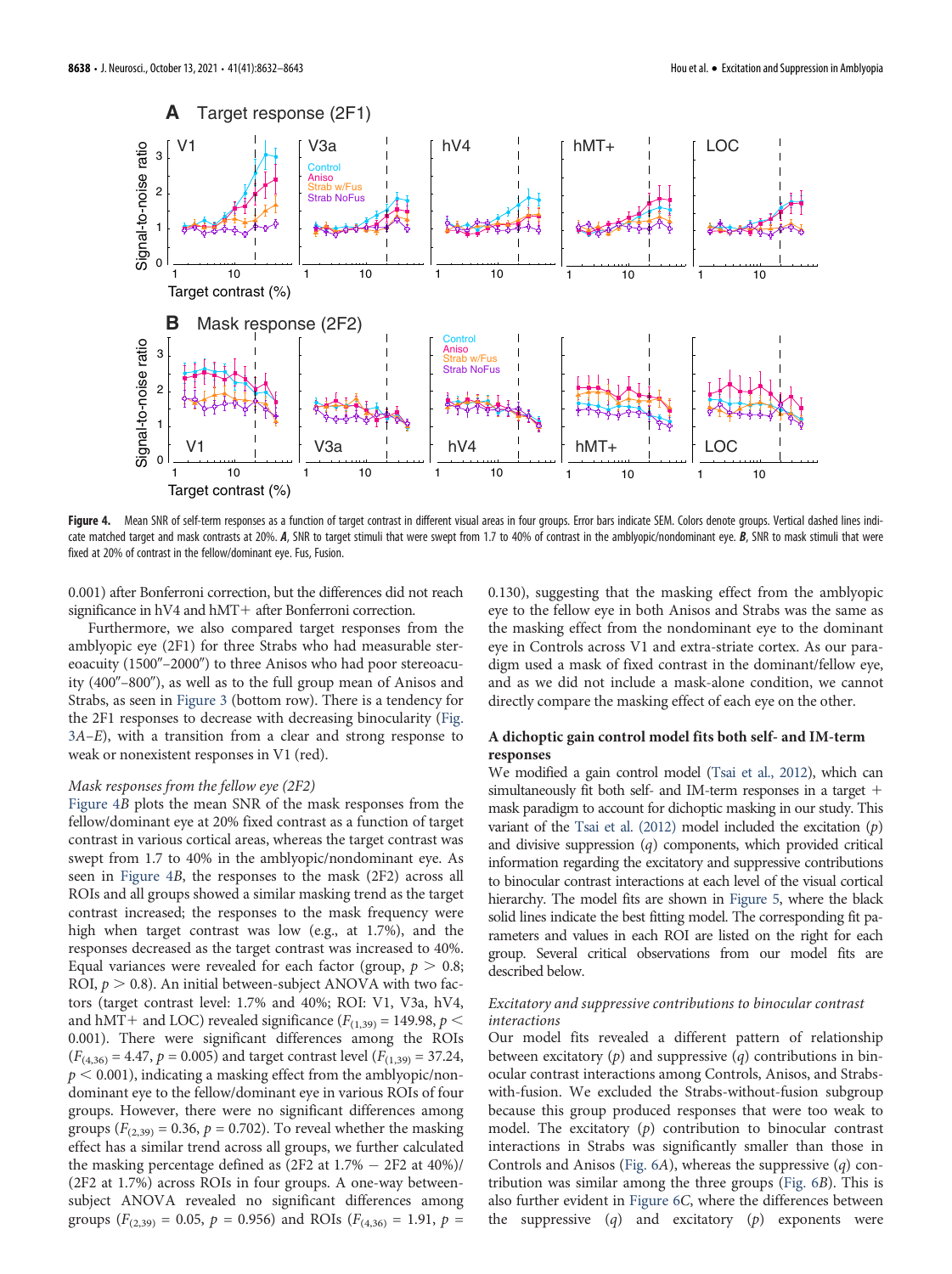

<span id="page-7-0"></span>Figure 5. Fits of a variant of the [Tsai et al. \(2012\)](#page-11-13) model to self-term and IM-term responses in different visual areas in three groups, Controls, Anisos, and Strabs-with-fusion. Data are replotted from [Figures 2](#page-4-0)A and [4](#page-6-0)A,B. Target responses at 2F1 from the amblyopic/nondominant eye are shown in red; mask responses at 2F2 from the fellow/dominant eye are shown in blue, and the IM responses at  $F1 + F2$  representing interocular interactions from the two eyes are shown in green. Error bars indicate SEM. Black solid lines indicate the best fitting model. The corresponding fit parameters in each ROI are listed on the right for each group. The fit parameters are semisaturation value ( $\sigma$ ), excitatory (p) and suppressive (q) factors, response gain (R<sub>m</sub>), weight of the amblyopic eye relative to the fellow eye ( $W_{target}$ ), and goodness of fit ( $R^2$ ).  $R_0$  indicates a baseline parameter for each response component.

significantly larger in Strabs (orange) across all ROIs, compared with those in Anisos and Controls. This finding indicates greatly reduced excitation in visual cortex of strabismic amblyopia, whereas suppressive interactions remain intact.

# Weaker contribution to binocular interactions from the amblyopic eye of strabismic amblyopes

We observed that the relative weight of the target contrast was on average  $1.45 \pm 0.21$  SD across ROIs, compared with a weight of 1 in the mask eye in the Control group. The unequal weights between the eyes for Controls are likely because of our stimulus setting, in which the target eye had swept contrast, and the mask eye had a fixed contrast for a 8.24 s presentation that might have resulted in adaptation in the mask eye ([Carandini et al., 1998;](#page-11-40) [Dragoi et al., 2000\)](#page-11-41). The Aniso group had a similar target weight  $(1.67 \pm 0.37$  SD) to that of the Control group. However, the Strab-with-fusion group had an average contrast weight of 0.33  $\pm$  0.12 SD across all ROIs except for area hMT+ ( $W_{target}$  =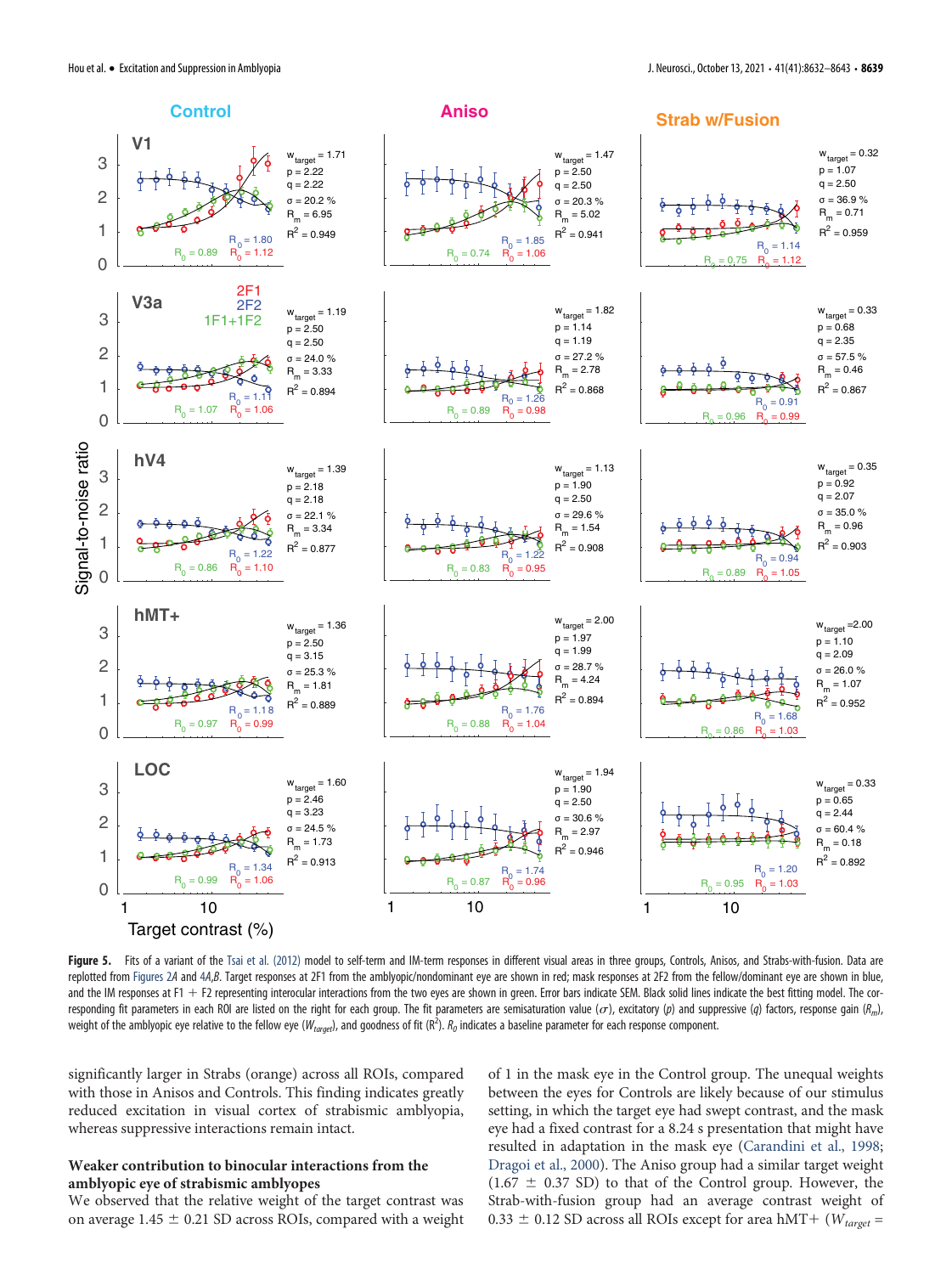

<span id="page-8-0"></span>Figure 6. Estimated values of excitation (p) and suppression (q) from [Figure 5](#page-7-0) across ROIs in the three groups. Colors denote groups. Error bars indicate SD, estimated from bootstrap samples. A, Across ROIs, excitatory (p) values were on average 2.4, 1.9, and 0.8 in the Control, Aniso, and Strab groups, respectively. B, Across ROIs, suppressive (q) values were on average of 2.7, 2.2, and 2.4 in Strab, Aniso, and Control groups, respectively. C, The differences between suppressive (q) and excitatory (p) exponents were significantly larger in the Strab group (orange) across all ROIs, compared with those in the Aniso and Control groups. The areas highlighted in green and pink indicate suppression (q) and excitatory (p) dominance, respectively; significance levels  $*_{p}$  < 0.017,  $*_{p}$  < 0.01, and  $*_{p}$  < 0.001, respectively.

2; [Fig. 7](#page-8-1)A, orange), which is at least four times smaller than the value of Controls. This finding indicated that in strabismic amblyopes, the contribution of the amblyopic eye (target contrast) to binocular contrast interactions was attenuated. This suggests that binocular contrast interactions in the visual cortex are dominated by the visual input from the fellow eye in strabismic amblyopia and are extremely imbalanced compared with normal binocular vision.

# Rightward shifts of contrast

Our model fits showed a rightward shift of the contrast response function in amblyopic participants, par-

# response function in amblyopia

ticularly in strabismic amblyopes, compared with that in normal-vision observers. This is evident in [Figure 7](#page-8-1)B, in which

the values of the semisaturation constant  $(\sigma)$  across all ROIs, except for  $hMT+$ , were substantially increased in the Strab group. The Aniso group had slightly increased  $\sigma$  in areas hMT+ and LOC, compared with the values in the Control group.

In our variant of the [Tsai et al. \(2012\)](#page-11-13) model, we have added parameters (e.g.,  $R_0$  and  $W_{target}$ ) to fit our dichoptic study. The parameter  $R_0$  was an additive baseline parameter that was used to account for the SNR floor not being  $\sim$ 1. The parameter  $W_{target}$  was the relative contributions of the target and the mask contrast in our dichoptic study. To determine the contributions of these added parameters, we conducted nested model F tests for the full model versus reduced versions of the model where one parameter at a time was set at a fixed value. The reduced model variants include the following:  $R_0 = 1$ ,  $W_{target} = 1$ , as well as  $p = q$  for each of the three groups (Controls, Anisos, and Strabs-with-fusion) in both V1 and extra striate cortex (hV4). The tests revealed that the baseline parameter  $R_0$  was significant in both V1 and hV4 for all three groups ( $p < 0.01$ ).  $W_{target}$  was a significant fit parameter for all three groups in V1 ( $p \le 0.001$ ) but was only significant for the Strab-with-fusion group in hV4 ( $p < 0.001$ ). Recall that the  $W_{target}$  parameter in our study captures two contributions to the differential weighing of each eye's input, (1) the attenuation of the input in the weaker eye (equivalent to the attenuation proposed by [Baker et al. \(2008\)](#page-10-1) and (2) the differential effectiveness of the swept contrast stimulus in the nondominant eye versus the fixed contrast stimulus in the



<span id="page-8-1"></span>Figure 7. Estimated values of target contrast weight and semisaturation constant. Target contrast weight (A) and semisaturation constant,  $\sigma$  (B) estimated from the fits in [Figure 5](#page-7-0) across ROIs in three groups. Colors denote groups. Error bars indicate SD from the bootstrap samples. A, The relative values of target weight ( $W_{target}$ ) in the amblyopic eye across all ROIs, except for hMT+, were greatly increased in the Strab group compared with the values in the Control and Aniso group.  $B$ , The values of  $\sigma$  across all ROIs, except for  $h$ MT + in Strab group, were also increased, compared with the values in Control and Aniso groups. \*\*\* $p < 0.001$  significance level.

dominant eye. In our previous work on data from normal-vision observers [\(Hou et al., 2020](#page-11-19)), we proposed that the relative lower weight of the fixed contrast input might be because of adaptation during the 8.24 s grating stimulus presentation. Previous electrophysiological studies have shown a strong orientation-selective adaptation in macaque V1 after prolonged exposure  $(>10 \text{ s};$ [Carandini et al., 1998;](#page-11-40) [Dragoi et al., 2000](#page-11-41)). It is possible that these adaptation effects are less pronounced in hV4 for Controls and Anisos, leading to nonsignificant effects of keeping the  $W_{target}$ parameter fixed. However,  $W_{target}$  has a significant effect for the Strab-with-fusion group, both in V1 and in extra-striate cortex  $(p < 0.01)$ , consistent with previous studies [\(Baker et al., 2008;](#page-10-1) [Chadnova et al., 2017](#page-11-15)). Setting  $p = q$  had a significant effect in both V1 ( $p = 0.01$ ) and hV4 ( $p = 0.001$ ) for the Strab-with-fusion group but not for the Control and Aniso groups ( $p > 0.1$ ). These findings suggest that in addition to the attenuation of visual input from the weaker eye of strabismic amblyopes, the relative strength of excitatory and suppressive interactions is altered when binocularity is disrupted. Binocular vision and semisation of the main semisation of the method of the semisation of the semisation of the semisation of the semisation of the semisation of the semisation of the semisation of the semisation of the s

# Response gain reduced at V1 in amblyopia

We have seen that the response strength in general was weaker in amblyopia including both the Aniso and Strab groups, compared with the strength in the Control group [\(Figs. 2](#page-4-0)A, [4](#page-6-0)A). These were also characterized primarily by changes to the response gain factor  $(R_m)$ , which are evident in [Figure 8.](#page-9-0) Previous studies have shown that the response gain in V1 was about a factor of 2 higher than in extra-striate cortex in normal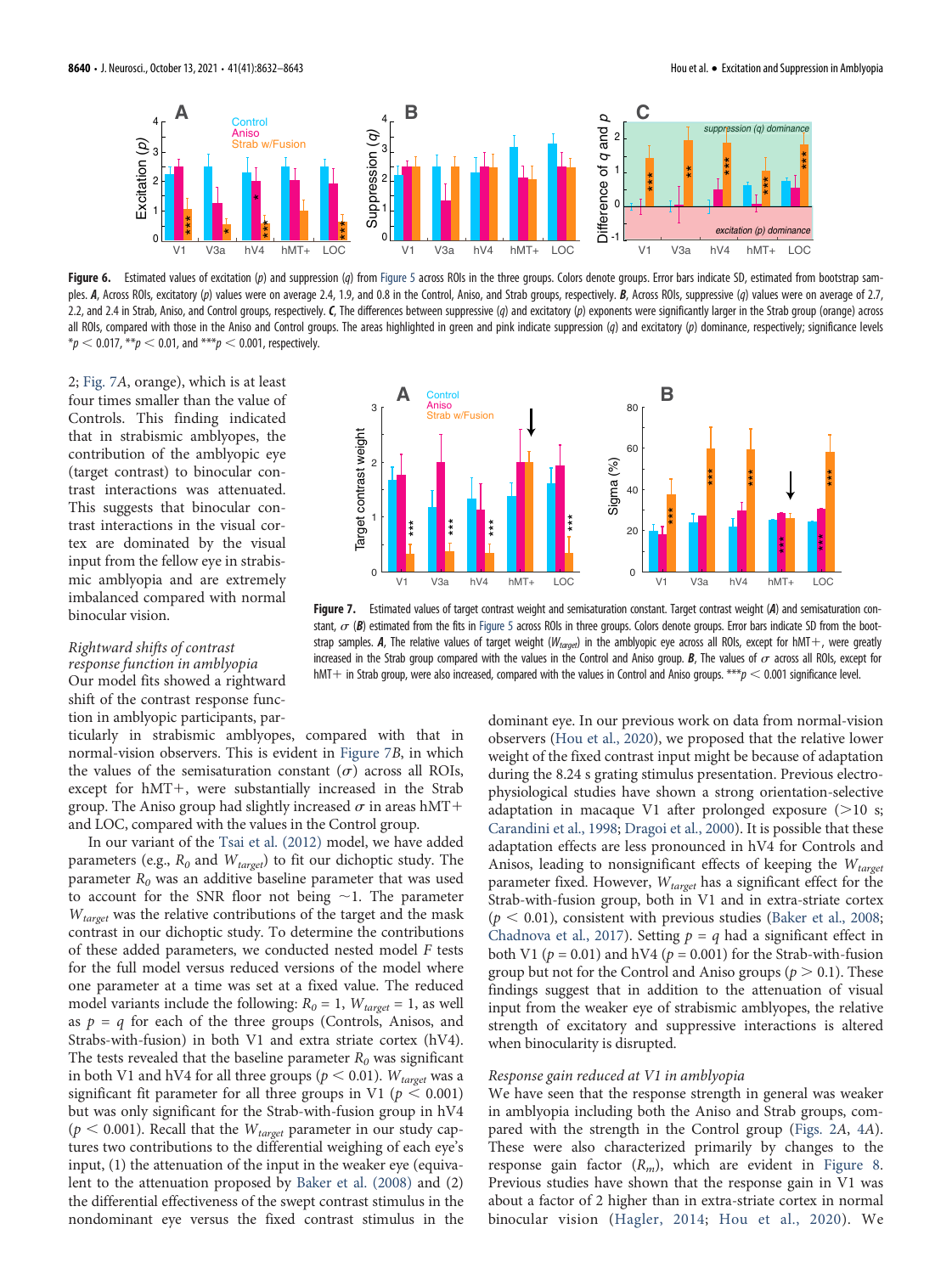

<span id="page-9-0"></span>Figure 8. Histograms of response gain  $(R_m)$  from the bootstrap samples across ROIs in A, Control, B, Asino, and C, Strab groups. Colors denote the ROIs. The response gain  $(R_m)$  in Strabs was lower across all ROIs, except for hMT+, compared with the Control group.  $R_m$  was a factor of 2 higher in V1 than in extrastriate cortex in both Control and Aniso groups. The vertical dashed line marks the mean response gain in V1 for the Control group; significance levels \*\*p < 0.01 and \*\*\*p < 0.001, respectively.

observed a similar phenomenon in the Control ([Fig. 8](#page-9-0)A) and Aniso [\(Fig. 8](#page-9-0)B) groups in our study, although the Aniso group had slightly weaker response strength in V1 with a broader distribution of bootstrapped values compared with the Control group. However, no significant differences were found between the Control and Aniso groups across all ROIs. Strabs had substantially reduced strength in V1 compared with the Control group, as seen in the histograms in [Figure 8](#page-9-0)C. Except for area  $hMT+$ , all ROIs had significantly weaker response gain in Strabs than in Controls.

Our model fits show that the low response strength of the Strab group is consistent with a reduced excitation  $p$  across all ROIs [\(Fig. 6](#page-8-0)A), as well as low response gain  $R_m$  ([Fig. 8](#page-9-0)C), compared with the Control group. To determine if the weak responses in the Strab group are better characterized by a low response gain  $(R_m)$ , or by low excitatory  $(p)$  exponent, we refit the model keeping one of these terms fixed while allowing the other terms to vary. Both variants yielded good fits to the data with the value of  $R_m$ , inversely related to the value of  $p$ . However, the main characteristic of the fits (whether  $p$  or  $R_m$  was fixed) was that the suppressive exponent  $(q)$  had to be greater than the excitatory exponent  $(p)$  to obtain a good fit of the model, further indicating that excitation was truly weaker in strabismic amblyopia. Model variants that constrained the ratio q/p to 1 generally provided worse fits to the data.

# Discussion

In the present study, we investigated neural dynamics of normal and disrupted binocular contrast interactions along the visual cortical hierarchy, including V1 and extra-striate cortical areas V3a, hV4, HMT+, and LOC, using source-imaged SSVEP and frequency-domain analysis of dichoptic stimuli over a wide range of relative contrast between the two eyes. We found there are two forms of binocular interactions in the visual cortex that are disrupted severely in strabismic amblyopia but not in anisometropic amblyopia. One form is a direct measure of interocular interaction represented by IM terms between inputs from the two eyes, which was found greatly disrupted in the visual cortical hierarchy of strabismic amblyopes [\(Fig. 2\)](#page-4-0). This finding is consistent with a previous VEP study using a similar approach on strabismic monkeys [\(Baitch et al., 1991\)](#page-10-5) and a behavioral study that reported an absence of binocular summation in human strabismus and amblyopia ([Levi et al., 1979](#page-11-10)). Another form is selfterm responses to individual stimuli, which were also found to be greatly reduced in the visual cortex of strabismic amblyopes. This finding is consistent with an MEG study of V1 in human strabismic amblyopes [\(Chadnova et al., 2017\)](#page-11-15). Importantly, the current study further quantified the magnitude of these effects with a gain-control model that includes a more complete profile of excitatory and suppressive contributions in binocular interactions. Similar to our previous results in participants with normal binocular vision [\(Hou et al., 2020](#page-11-19)), we were able to document these interactions along the human visual cortical hierarchy, including V1 and extra-striate cortex in disrupted binocular vision, such as strabismic amblyopia.

## Excitatory contributions to binocular interactions are reduced in strabismic amblyopia, whereas suppression contributions are intact

Our model fits revealed different patterns of binocular interaction along the visual cortical hierarchy in normal and disrupted binocular vision, particularly in terms of excitatory and suppressive contributions. Our fit results showed greatly reduced excitation (p) in both V1 and extra-striate areas V3a, hV4, and LOC, except for  $hMT+$ , in human strabismic amblyopia ([Fig. 6](#page-8-0)A), whereas suppressive interactions  $(q)$  remained intact with no change compared with normal vision observers [\(Fig. 6](#page-8-0)B). This finding suggests that although strabismic amblyopia disrupted the normal excitatory interactions between the two eyes, cortical inhibitory binocular connections were not disrupted, which leads to a dominance of suppressive interactions in striate and extrastriate ([Fig. 6](#page-8-0)C). This finding is in agreement with physiological reports of V1 and V2 in amblyopic macaque monkeys [\(Hallum](#page-11-43) [et al., 2017](#page-11-43)), which found that excitatory drive from the fellow eye dominated amblyopic visual cortex, especially in more severe amblyopes, but that suppression from both the amblyopic eye and the fellow eye was prevalent in all amblyopic animals. Our results provide robust electrophysiological evidence supporting the proposal that disruption of binocularity in strabismus or amblyopia is because of preferential loss of excitatory intrinsic connections between neighboring ocular dominance columns, leaving only inhibitory projections in the majority of neurons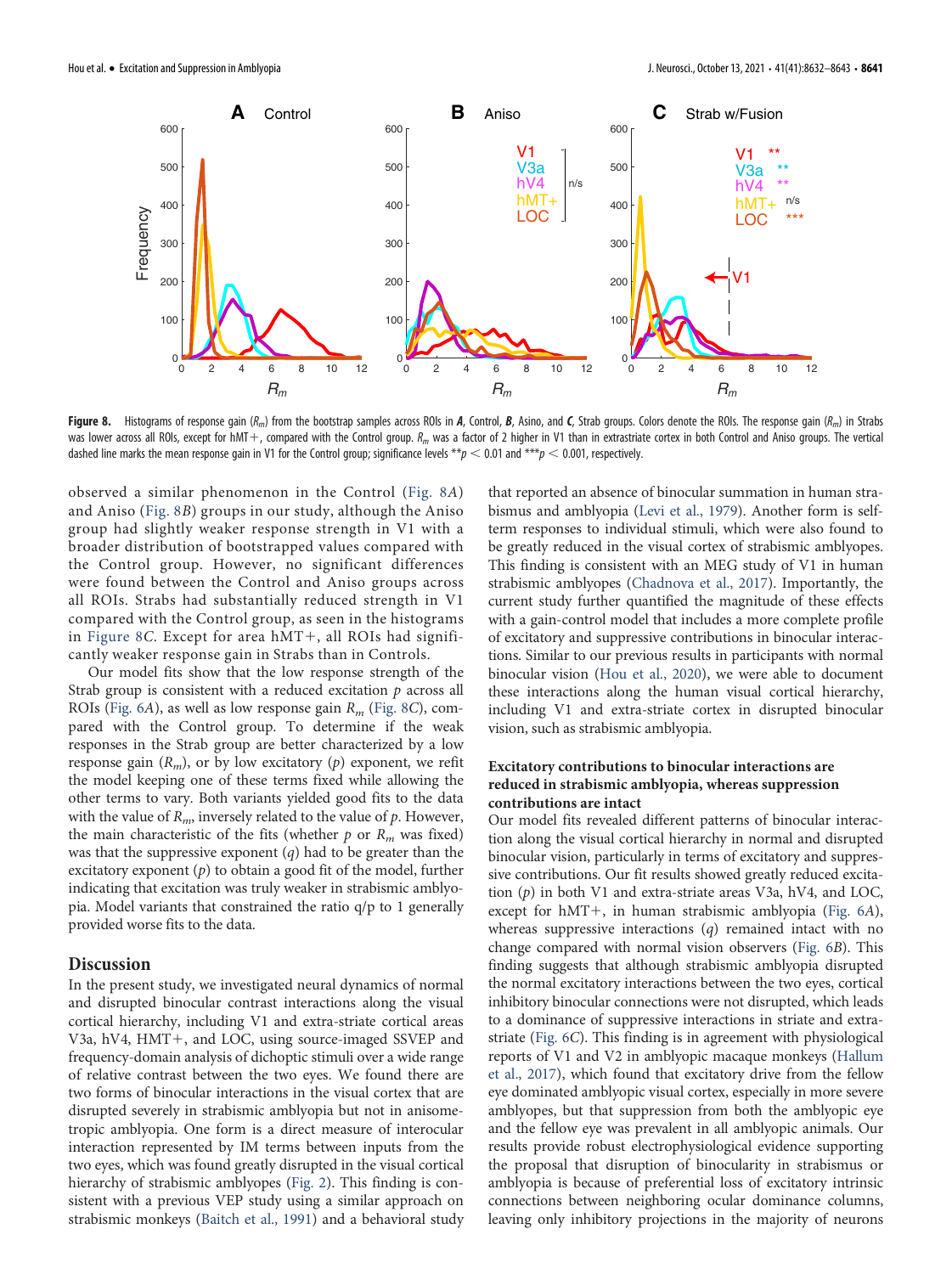[\(Sengpiel & Blakemore, 1996](#page-11-12)). Furthermore, our study provides a more complete profile regarding how excitatory and suppressive interactions contribute to the disruption of binocularity in humans not only in V1 but also in various extra-striate visual cortices.

#### Imbalanced contribution to binocular contrast interactions between the eyes in strabismic amblyopia

One of the critical parameters in our model fits is contrast weight in the amblyopic eye ( $W_{target}$ ), which determines the relative contribution of the two eyes in binocular contrast interactions (the mask contrast had a fixed weight of one). Our model fits revealed that the relative contribution of the amblyopic eye (target contrast) to binocular contrast interactions in strabismic amblyopes was about a factor of three weaker than that of the fellow eye (mask contrast) across all ROIs, except for area hMT, which showed a similar weight to that of the Control group [\(Fig. 7](#page-8-1)A). However, the relative contribution of the amblyopic eye to binocular contrast interactions in anisometropic amblyopia was similar to the nondominant eye of the Control group. This indicated that the visual inputs from the two eyes were extremely imbalanced in strabismic amblyopes but not in anisometropic amblyopes, compared with normal binocular vision. This finding is consistent, at least in part, with a previous study that measured responses of single units in V1 of strabismic monkeys to dichoptic stimuli and attributed the observed binocular deficits to a reduction in functional inputs from one eye rather than an aberrant form of binocular interaction [\(Smith et al., 1997\)](#page-11-44). A previous source-imaged MEG study [\(Chadnova et al., 2017\)](#page-11-15) also reports a similar effect in human strabismic amblyopes. [Chadnova et al. \(2017\)](#page-11-15) reported that the average attenuation in the amblyopic eye in V1 was  $\sim$ 0.21 relative to the fellow eye, indicating that the amblyopic eye is five times weaker than the fellow eye. One of the reasons our data showed less disruption of binocular interactions (amblyopic eye is only three times weaker) might be because we only include strabismic amblyopes with fusion in the model fits. Overall, our results with low  $W_{target}$ values in strabismic amblyopes along with the findings from single-neuron recordings and MEG/EEG measurements are in agreement with the proposal of attenuation of the visual input from the amblyopic eye in a psychophysical study ([Baker et al.,](#page-10-1) [2008\)](#page-10-1). However, our study differs from these studies [\(Smith et](#page-11-44) [al.,1997](#page-11-44); [Baker et al., 2008;](#page-10-1) [Chadnova et al., 2017\)](#page-11-15), as it reveals not only weak input from the amblyopic eye of strabismic amblyopes (low  $W_{target}$ ), but also poor excitation (low  $p$  term), resulting in poor binocular interactions.

## Selectivity in disruption of binocularity in extra-striate cortex

Our model fits revealed selective disruption of binocularity in the extra-striate cortex particularly in strabismic amblyopia. For example, although other extra-striate areas showed greatly increased imbalance to binocular interactions between the eyes ( $W_{target}$ ~0.33; [Fig. 6](#page-8-0)A) and  $\sigma$  ([Fig. 7](#page-8-1)B), as well as excitation (p; Fig.  $6A$ ), area hMT+ showed normal values of these parameters in strabismic amblyopes as compared with the Control group. The difference between excitation  $(p)$  and suppression  $(q)$  in  $hMT+$  was also smaller than in other extra-striate areas [\(Fig.](#page-8-0) [6](#page-8-0)C). It is not clear why  $hMT+$  is relatively spared from disruption of binocular contrast interaction, as previous studies have not specifically investigated binocularity in extra-striate cortex.

Another example of selective disruption of binocularity in the extra-striate cortex is that interocular interactions (IM responses)

in the Aniso group were significantly reduced in V3a compared with those of the Control group ([Fig. 2](#page-4-0)B), and responses in other extra-striate areas (i.e.,  $hV4$ ,  $hMT+$  and LOC) were similar in these two groups. The Strab group had diminished IM responses in all extra-striate areas; therefore, the selective disruption of binocularity in the extra-striate areas is less clear. This finding points to the important role of V3a in processing binocular vision and disparity information in monkeys [\(Hubel et al., 2015](#page-11-45); [Tsao et al.,](#page-11-46) [2003\)](#page-11-46) and humans [\(Cottereau et al., 2011](#page-11-20)). Compared with other areas in extra-striate cortex, our results indicate that V3a is more vulnerable to disrupted binocularity, which is consistent with its role as an important cortical area for binocular vision.

#### Latent binocular interactions in amblyopic visual cortex

Our study revealed there are latent interocular interactions in the visual cortex when stimulus contrast is increased to the amblyopic eye in strabismic amblyopes. We found that although strabismic amblyopia had greatly reduced interocular interactions represented by the IM responses, individuals with residual binocular fusion, but not individuals without fusion, showed a weak IM response in V1 at high contrast in the amblyopic eye [\(Fig. 2](#page-4-0)A, left). This is consistent with a behavioral study in human strabismic amblyopia, which reported the presence of binocular summation when the contrast in the amblyopic eye was adjusted to equate monocular sensitivities [\(Baker et al.,](#page-10-0) [2007\)](#page-10-0). Our results provided electrophysiological evidence of latent interocular interactions in early visual cortex in strabismic amblyopes who have residual binocular functions, such as fusion. In contrast, anisometropic amblyopes had a pattern of interocular interaction (IM responses) that was only slightly weaker than the pattern for individuals with normal binocular vision. This is likely because individuals with anisometropic amblyopia had residual binocular function, such as reduced but measurable stereoacuity, whereas the majority of strabismic amblyopes had severely disrupted binocular function and had no measurable stereoacuity [\(Table 1\)](#page-2-0). Thus, our results are consistent with the [McKee et al. \(2003\)](#page-11-47) study, which suggests that binocularity is a good index of visual contribution of the amblyopic eye.

In conclusion, our model fits revealed different patterns of binocular interaction between normal and amblyopic vision. In addition to attenuation of visual input from the nonfixating weaker eye, strabismic amblyopia had significantly reduced excitatory contributions to binocular interactions while leaving suppressive contributions intact. Our results provide robust evidence supporting the view that disruption of binocular interactions in strabismus or amblyopia is because of preferential loss of excitatory interactions between the eyes.

#### References

- <span id="page-10-4"></span>Albrecht DG, Hamilton DB (1982) Striate cortex of monkey and cat: contrast response function. J Neurophysiol 48:217–237.
- <span id="page-10-2"></span>Ales JM, Appelbaum LG, Cottereau BR, Norcia AM (2013) The time course of shape discrimination in the human brain. Neuroimage 67:77–88.
- <span id="page-10-3"></span>Appelbaum LG, Wade AR, Vildavski VY, Pettet MW, Norcia AM (2006) Cue-invariant networks for figure and background processing in human visual cortex. J Neurosci 26:11695–11708.
- <span id="page-10-5"></span>Baitch LW, Ridder WH, 3rd, Harwerth RS, Smith EL 3rd (1991) Binocular beat VEPs: losses of cortical binocularity in monkeys reared with abnormal visual experience. Invest Ophthalmol Vis Sci 32:3096–3103.
- <span id="page-10-0"></span>Baker DH, Meese TS, Mansouri B, Hess RF (2007) Binocular summation of contrast remains intact in strabismic amblyopia. Invest Ophthalmol Vis Sci 48:5332–5338.
- <span id="page-10-1"></span>Baker DH, Meese TS, Hess RF (2008) Contrast masking in strabismic amblyopia: attenuation, noise, interocular suppression and binocular summation. Vision Res 48:1625–1640.